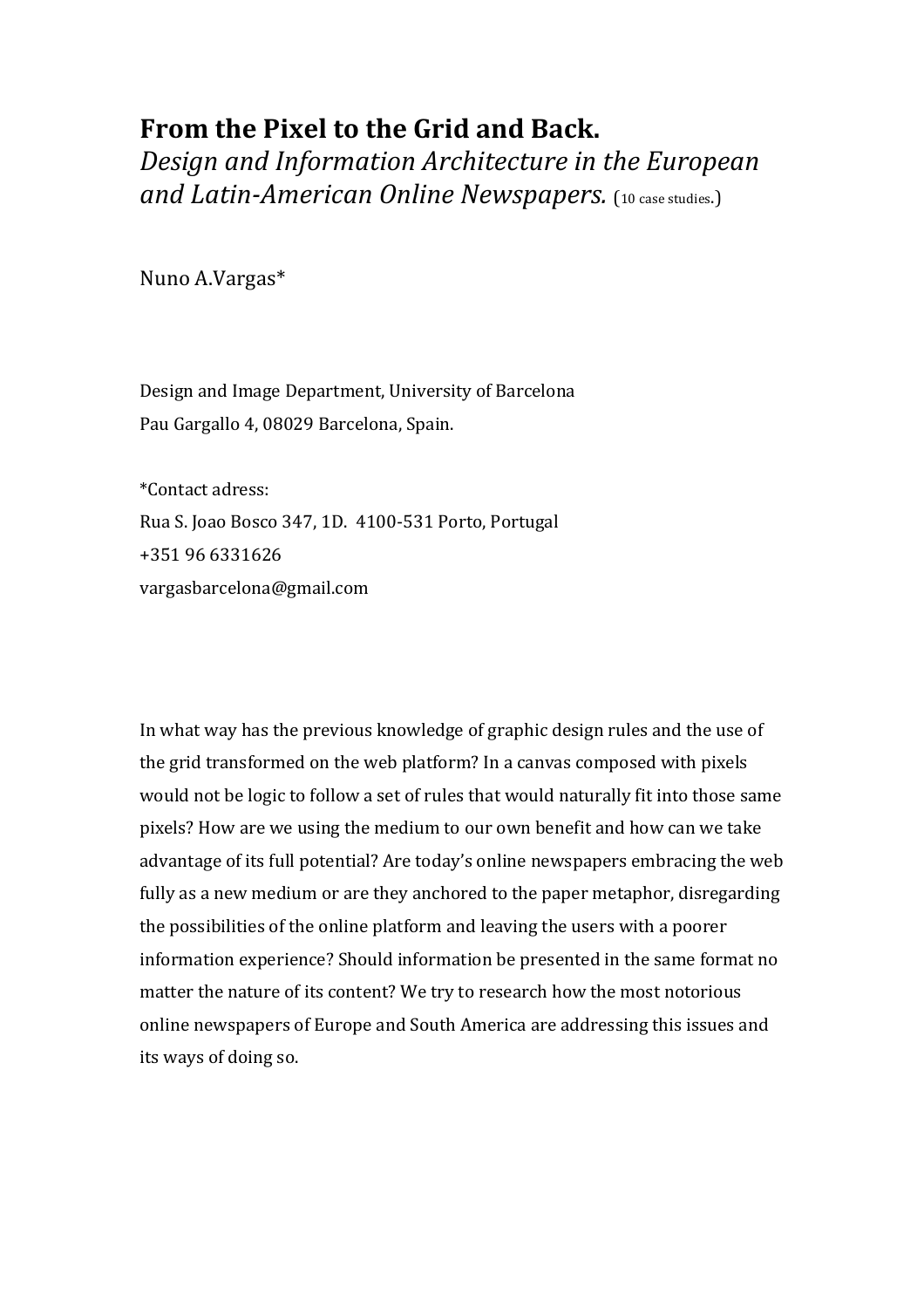## The system, testing and conclusions.

The testing model was based after the ideas proposed by Muller-Brockmann (1996), Devigal (2000), Vinh (2007), Wurman (1997) and Nielsen (2005). We also interviewed over 60 academics and Media professionals from Europe and America in order to gather opinions and insights, that would help us create a set of guidelines that can be simply used to test online newspapers sites. The research reaches from the structural building of the site, it's use of the grid, the Information Architecture decisions, the navigation process, accessibility standards, use of multimedia resources and their interactivity, size of buttons, color codes to: audience of the online newspaper, event that is being covered, where that piece of news stands in the event's timeline and if the way it is presented is the best. . There is still, in the great majority of online newspapers pages, a paper based concept of where the news pieces should be. This metaphor slows the flux of information and the possibilities of the medium itself. The online platform permits a wider spectrum of approaches to news feeds and a paper based attitude will fail, for obvious reasons, to fully fulfill the new medium's potential.

Online newspapers function has filters to the enormous amount of information that reach us today. It is not only the amount but the variety of it is displayed. The web is a dynamic medium and has to be embraced to work at its highest level. The event of multimedia and its formats conveys the fact that, today, information can be produced and sent out in different forms and shapes. Using efficient and compact modules of images, sound and text, the online journalist, through online narratives, has the possibility to inform his audience in a thorough and accurate manner. Moreover, online narratives set an experience standard for both the user and the journalist that allows room for prediction, planning and explanation. Never like the present time we have been able to dissect and gain access to such an amount of data. As Aron Pilhofer, head of the Interactive News Technologies Group at the nytimes.com, once said "unedited data is information that cannot be accessed" in a simple and diligent way. The role of online newspapers is to make that date visible to the user in the best way